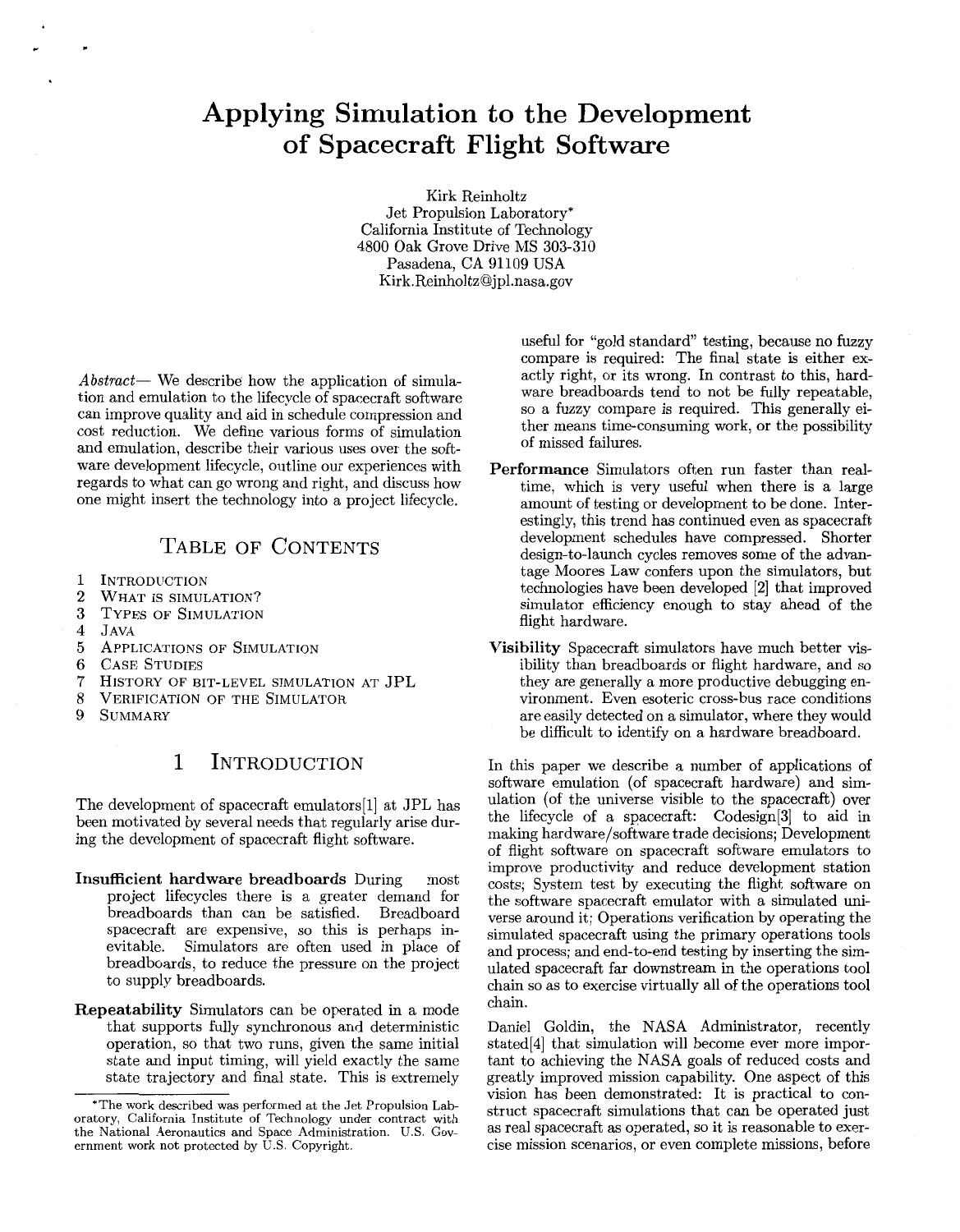hardware is built and launched. In this way highly detailed design trades can be inexpensively performed.

Figure 1 outlines a typical spacecraft emulator and its simulated environment. It has several major components:

- **Link Simulator** When doing end-to-end simulations, a link simulator is used to provide propagation delays and signal degradation. In other situations it is simply a conduit of uplink and downlink data.
- **Spacecraft** This element simulates the spacecraft avionics.
- **Integrator** Most spacecraft dynamics is simulated by integrating forces over time to compute current acceleration, velocity, and position. The forces may be a result of actuator activity (i.e. the firing of a thruster), or it may be celestial in origin.
- **Ephemeris** The ephemeris is a database that gives the location of celestial objects at a given time. It is used to determine the location of celestial objects in order to generate scenes for sensors (i.e. starfields), and to compute gravitational forces on the spacecraft.
- **Scene Generator** Scene generators are used to generate views of the universe for input to sensors. For our purposes, a scene is not restricted to a scene like an image of a planet: it may be a scene of any field or particle.
- **Sensor Transfer Function** This function takes a scene that is represented in a canonical firstprincipal form, and converts it to what will be sensed by the sensor. For example, the scene generator generates a "perfect" star field image (point sources with the proper intensity and perhaps spectra), which is then blurred, smeared, and filtered to generate the image that will be seen by the starfield camera.

# 2 WHAT IS SIMULATION?

For the purposes of this paper, a simulator is a software program that acts like certain portions of the spacecraft hardware and the physics that acts upon the spacecraft during the mission. Such a simulator is used to develop and test spacecraft software components and systems without requiring access to real hardware or real physics. In the limiting case one end up with a simulator that obeys the *prime directive,* although many useful products can be built that do not have this property:

*All possible softwares shall behave identically upon the simulator and the real hardware* - *With extreme performance'.* 



Figure 1: Overview of system

This prime directive came about in the early days of our spacecraft emulator, when it was used primarily as a software development platform. It is obvious that in that case, we needed to provide high fidelity in the sense offered by the prime directive. However, even today, where spacecraft simulators are routinely used as building blocks in larger systems and processes unrelated to the development of flight software, we still need exactly the same type of fidelity. This is because as a practical matter, if the flight software behaves the same, the spacecraft as observed from the outside behaves the same, which is exactly what you want for system-level uses of emulation.

# *3* TYPES OF SIMULATION

### *Bit-level*

**A** "bit-level"2 simulator models hardware behavior with bit-level fidelity at the hardware/software interface <sup>3</sup>, but uses unconstrained techniques to simulate the hardware behind the interface. Specifically, there is probably no gate-level modeling behind the interface, because that would be superfluous to the prime directive and would greatly reduce the performance of the simulator.

Certain spacecraft behavior that can be sensed by the software are dictated by physics and/or the environment of the spacecraft, and so, by the prime directive, these things are also simulated.

Instrument sensor values are not accurately simulated,

lThere are a couple of inherent limitations: There isn't real science data, and characteristics of the hardware that aren't known a *priori* aren't simulated.

<sup>2</sup>History drives this terminology: These are behavorial models of the spacecraft hardware.

<sup>3</sup>The interfaces of modeled hardware must act as much like the real hardware as is possible. There is always a temptation to simplify the interfaces for the sake of easing the development of the simulator or of the flight software. This inevitably leads to a difficulties when the software is finally integrated with the real hardvare. Because of this, we *STRONGLY* advise that no shortcuts re taken in the area of interface fidelity, unless a management plan is in place that provides a timely and controlled migration from lower fidelity to higher fidelity.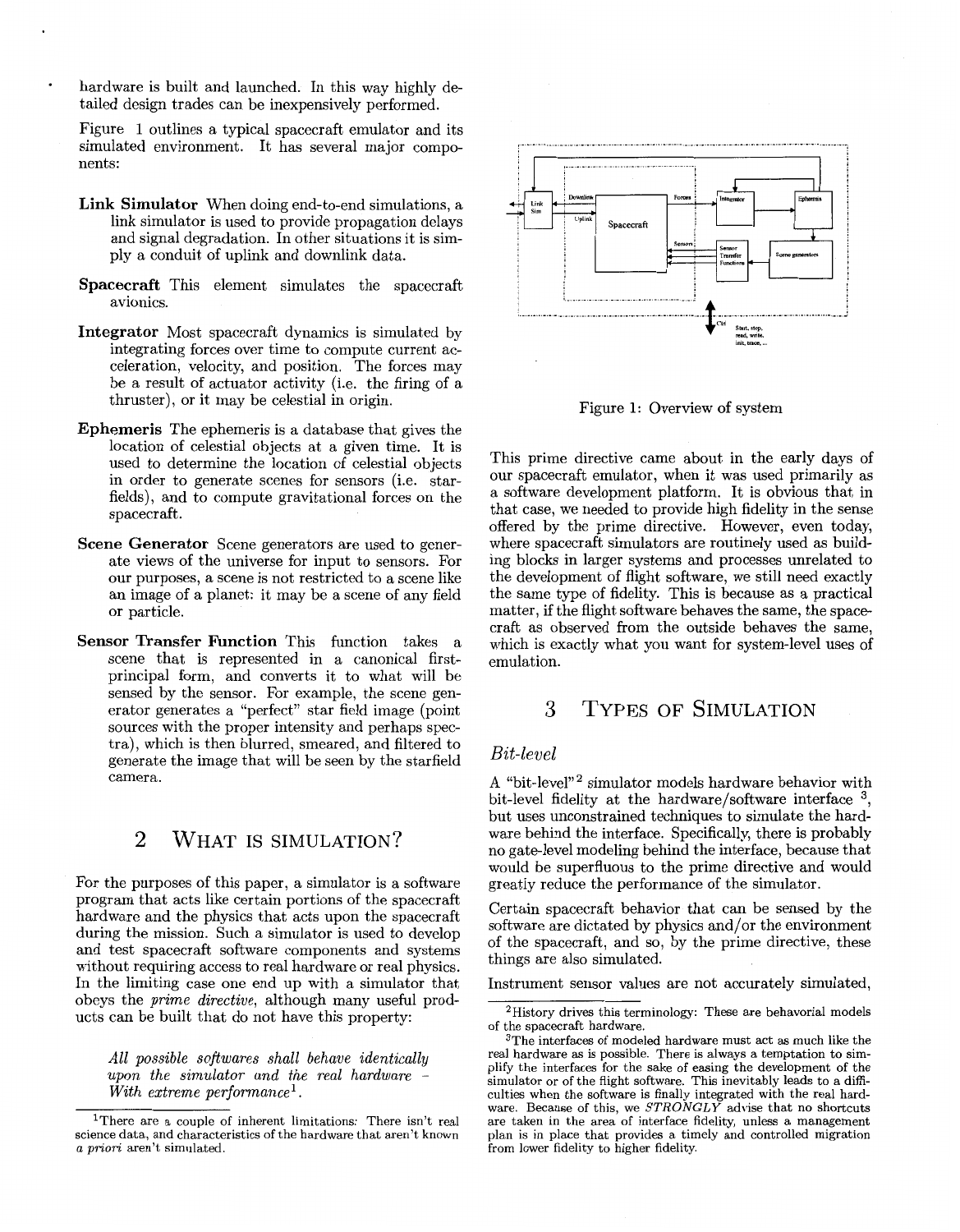' because that is generally impossible. We have found it reasonable to synthesize plausible values, correlated across sensors and closed with actuators, where necessary.

The extreme fidelity of this simulator uniquely positions it as a cost-effective substitute for an engineering model or breadboard. In particular, whenever the focus is on the software, or its interactions with the documented behavior of the hardware4, you should consider the use of simulation. This is because you are using the EM or breadboard as a physical embodiment of the hardware specification as a substrate for execution of the software: you do not really need the literal hardware.

### *Native Compilation*

There are choices besides "bit-level" simulation described above. A defining attribute of a bit-level simulation is the use of an Instruction-Level Simulator (ILS) of the spacecraft CPUs that execute exactly the same binaries as does the real CPU. This provides the ultimate in fidelity, but it comes at a cost: it takes time to develop the ILS, and performance potential is limited.

Under some circumstances you can make slight modifications to the flight software source<sup>5</sup> and then directly compile the flight software for execution on the host processor. The compiled flight software is linked directly into the simulator (using all models other than the ILS as-is), for subsequent execution. Performance is thus greatly improved, but fidelity is lost and you are no longer obeying the "fly what you test, test what you fly" rule.

#### *Virtual-machine interpreter*

Spacecraft developed at JPL have often had a virtualmachine architecture: an instruction set suitable for commanding a spacecraft is developed, and the spacecraft is commanded in that notation via an interpreter onboard the spacecraft. If the instruction set were to be adequately defined, and little commanding or operations were performed via "back doors", then it may be feasible to simulate the spacecraft at the virtual machine level. Such a simulator would have extremely good performance. There has been no spacecraft instruction set developed to date at JPL that would be suitable for this level of simulation (at least not without a lot of caveats), but perhaps the time is right to develop such an architecture as the foundation of future spacecraft flight software. That architecture has performed well for many missions.

Future spacecraft are going to be goal-oriented, where a goal is a predicate applied to state that must be true over some period of time. Flight code6 determines how to cause that goal to be achieved. It is not immediately obvious how this might be simulated without simulating the execution of all of the code that has anything to do with converting a goal into imperatives. If, however, this advanced architecture were to be implemented on top of a virtual machine that acts as the interface between goals and imperatives, it may be practical to simulate the actions of the spacecraft at the virtual-machine level, which should let us execute far faster than realtime. Unfortunately this will probably impose restrictions on how goals are achieved. It is not yet clear if this will be a fatal issue.

## *Scaffolding*

Advanced software development often involves prototyp ing efforts, and flight software is no exception. There has in fact been a trend towards increased prototyping at JPL.

The prototyping efforts are usually focussed on small portions of the flight software, and generally need only an abstract simulation of those parts of the system that are needed for scaffolding purposes. Indeed, a detailed simulator would be a handicap in this application. Effort would be expended developing interfaces to the detailed hardware models that could otherwise be spent doing the prototyping itself.

Prototyping efforts are usually short-term efforts where agility of exploration is important. This means that simulators for this purpose must be especially easy to rapidly reconfigure or extend, so that the scaffolding does not get in the way of the prototyping work. At the same time, the scaffolding should reflect enough of the flight system that the prototype does not ignore inconvenient details that will later have significant impact.

The greatest challenge of this type of simulation is to find the right level of abstraction. If it's too abstract, the transition to reality will invalidate the results of the prototyping. If it's not abstract enough, time is wasted building detailed device drivers and doing other interfacing work not germane to the primary objective of the prototyping effort.

### *Dynamics*

It is sometimes the case, especially during early software design phases, that one only needs a detailed simulation of the spacecraft dynamics: the particular avionics is not relevant. Work at this level is routinely performed during development of the attitude control software, where the focus is more on control laws than on hardware interface details.

JPL has developed a sophisticated dynamics modeling capability called DARTS[5], which can be used standalone as mentioned above, or can be used as part of a larger system. Most of the simulation systems mentioned in this paper use DARTS for dynamics simulation.

<sup>4</sup>Contrast this with the case where your focus is on the behavior of the hardware artifact itself, for example when searching for a gate latchup or timing glitch.

<sup>5</sup>Most importantly, the simulator needs to know when the FSW drivers must use a function call for all device i/o, rather than has read or written reactive memory, which means that e.g. device directly manipulating memory locations. We also need hooks for timing control, and of course certain FSW functions like dynamic code uplinking won't work properly.

 $6$ Perhaps very sophisticated code, involving the use of planning and scheduling algorithms, model-based reasoning, and other advanced algorithms.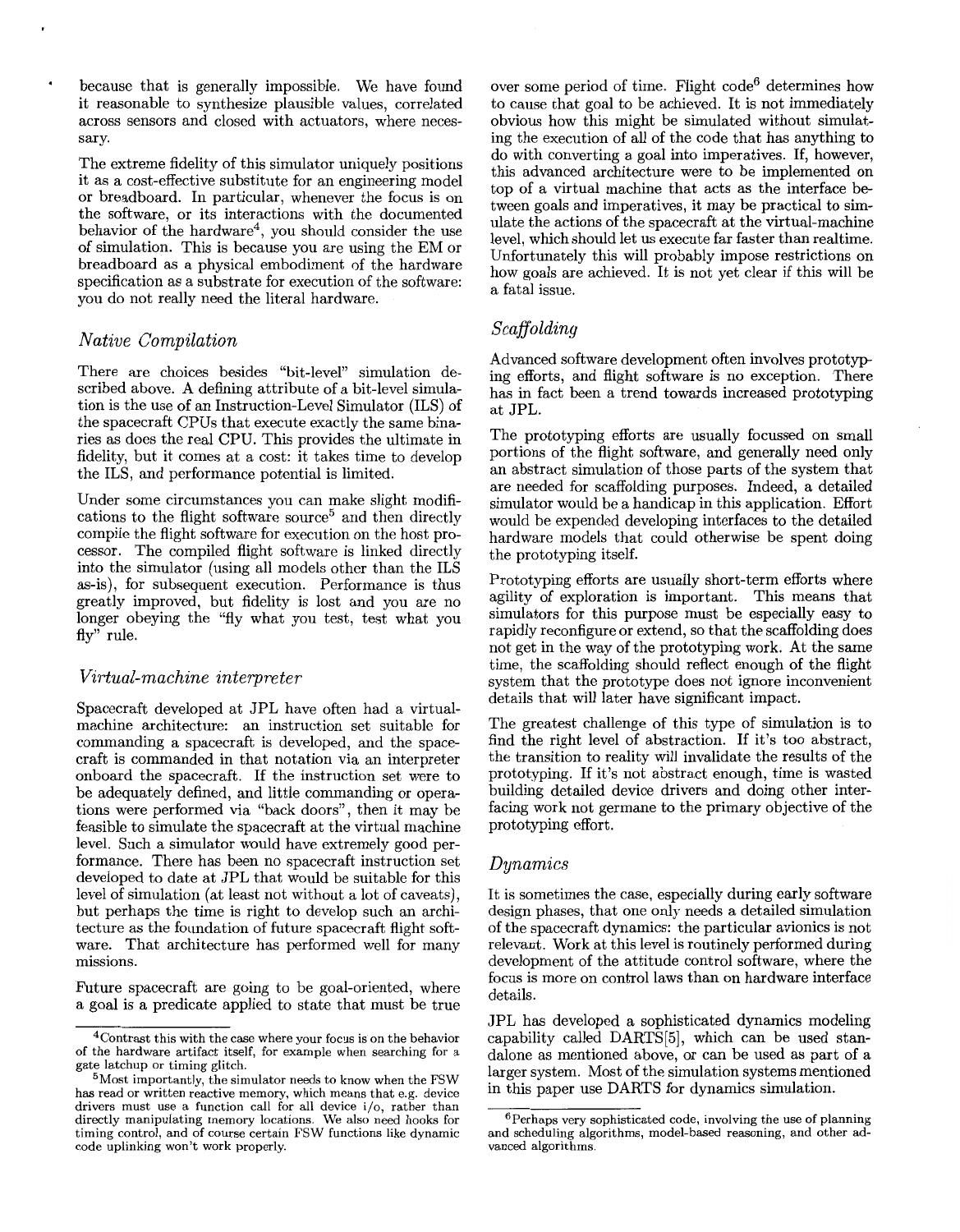# 4 JAVA

If the flight software is written in Java, A number of good things occur, at least from the simulation viewpoint. First, one needn't construct a processor model for the simulator, because the Java bytecode interpreter performs that function. Second, in the early phases of the project one could simulate device i/o at outer driver level (Java class specification), rather than at hardware command-status register detail. If the interfaces are well specified, it is reasonable to expect that the migration to flight hardware would go much more smoothly than has previously been experienced.

We are assuming that there is no operating system under the Java interpreter. If there is then things get more difficult because it may not be possible to implement the VM without modeling a significant portion of the underlying operating system. We are also assuming that at least in the early stages of the project, bytecode execution is used rather than just-in-time compilation or direct compilation, either of which would necessitate the development of a model of the avionics processor, so that the resulting code could be properly executed.

# 5 APPLICATIONS OF SIMULATION

#### *Coverification*

Coverification[G] is the act of verifying the behavior of a system composed of hardware and software before you have real hardware, by executing the software against models (e.g. Verilog or VHDL) of the hardware.

Coverification is generally performed by running small fragments of the software against a gate-level simulation of the hardware. Performance factors often limit the scope of the coverification to a limited amount of code: almost certainly nothing near the whole system.

The spacecraft simulator can be used in a hybrid configuration to do high-performance coverification<sup>7</sup>. By performing most of the execution on the simulator models, and as little as possible on the vendor coverification platform, performance is only limited by the amount of hardware being coverified in a particular execution: All other hardware operates at simulator speeds.

#### *Hardware/software codesign*

Related to coverification is codesign[3]: The design space of the system is explored before committing to silicon. This is done by constructing a simulator containing behavorial models of the hardware design, and running prototype software on the simulator. Opportunities for improving the distribution of functionality are identified between hardware and software before committing to silicon.

The spacecraft simulator obviously supports codesign because it can be used to model hardware that doesn't yet exist. It can also directly interpret statecharts[7]

as models of hardware components. Statecharts are well understood by many designers, and are easily and quickly modified as the design evolves, *so* the design iteration cycle is radically shortened: It may be practical to do several hardware/software design trades in a single day.

This concept isn't new to the spacecraft avionics design process: The Voyager COMSIM simulator was used almost thirty years ago to perform codesign. However, it is now much easier and faster.

#### *Software development*

Simulation-centric software development is the act of developing embedded software using a software simulation of the target for day to day development activities, rather than a physical instance of the target. There are many reasons why this is good (described in some detail later in this paper), but basically it's because of improved control over and visibility into operation of the software. It's also a cheaper and faster way to develop software.

By employing the improved control and visibility, one can increase productivity in many ways; automated testing, detailed performance measurements, improved debugging, and fancy breakpoints, for example. And since it's all software, the whole simulation can be checkpointed, so work can be suspended, then later resumed from exactly the checkpointed state  $8$ .

Commercial tools (like debuggers and performance measurement tools) can usually be used in a simulation environment: They typically come with a customizable "connect this the breadboard somehow" component, and perhaps a bit of software to install on the target hardware. It is not difficult to use the adaptation methods to attach the product to the simulator, rather than real hardware. By the prime directive, the tool will work<sup>9</sup>.

It is still a good idea to regularly exercise the development team on the target hardware, so as to minimize backend and integration surprises. Management decisions must be made with respect to development performance *us* risk reduction.

#### Why *it 's good*

A simulation-centric development environment is a developers dream. It directly provides the many advantages inherent of software over hardware, reducing costs, risk, and schedule.

**Control** The simulator can be single-stepped a *ps* at a time; provides breakpoints triggered by expressions of arbitrary complexity; can checkpoint *evergthing;*  and can be dramatically reconfigured in a matter of

<sup>7</sup>This has not been demonstrated.

 $8$ We often do this in the Cassini High Speed Simulator(HSS): The simulator is initialized and run to some interesting state, then checkpointed. Multiple experiments are then executed, starting from that checkpoint. This can save many hours of debugging and testing.

 $9$ This isn't nearly the stretch it might at first seem. Such tools are designed specifically to adapt to a wide range of development environments.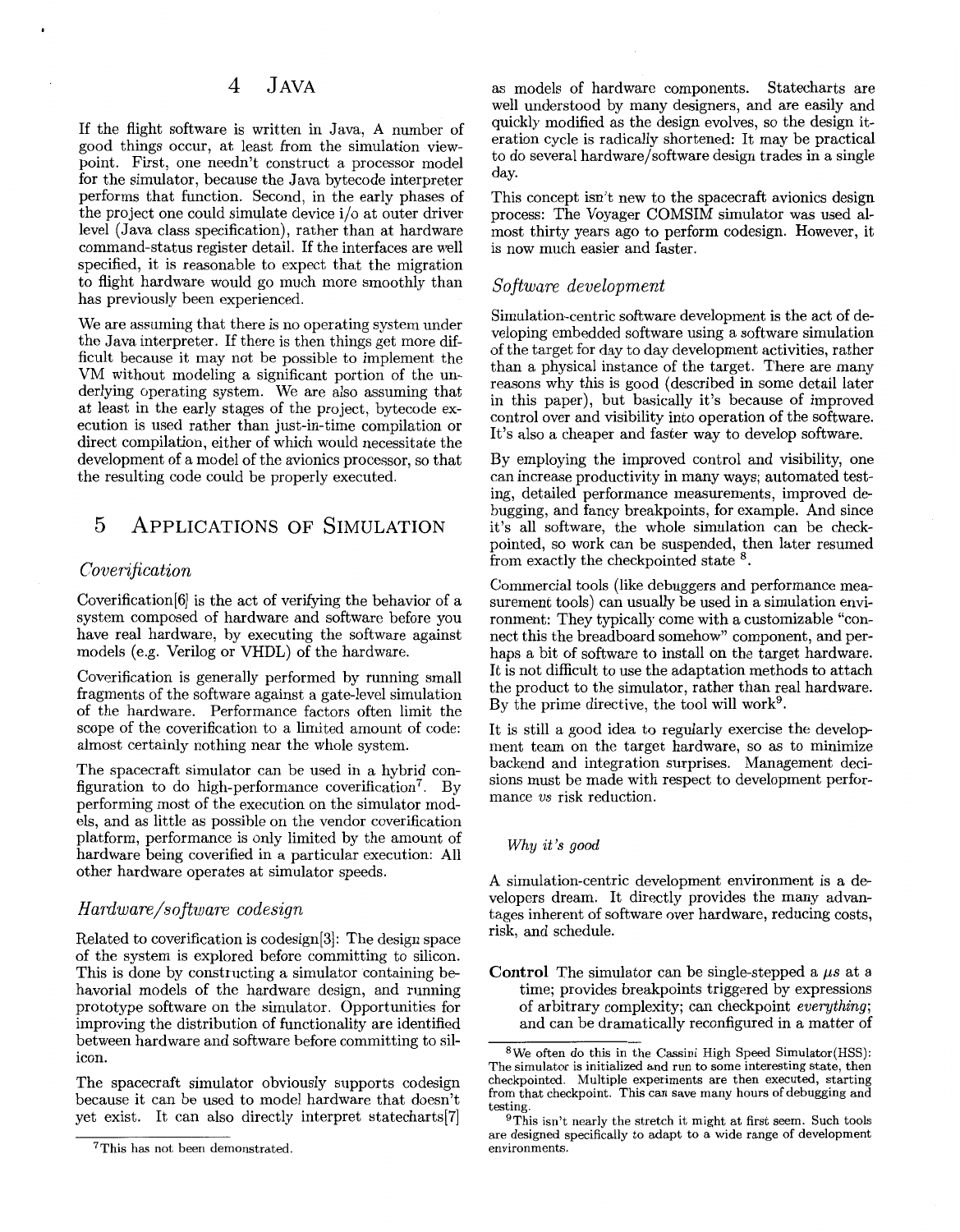moments. No more tedious days with a logic analyzer trying to find an interrupt problem or race condition.

- **Visibility** The full state of the system, at any instant, is easily examined, checkpointed, logged, or modified. Formal analysis for deadlock potential or race conditions is feasible. Cache patterns can be analyzed in detail. Abuse of the hardware (e.g. use of uninitialized variable, or failure to save all state during an interrupt, or setting both of the "never set this bit and that bit at the same time" bits) can be detected online and *in situ.*
- **Replication** The marginal cost of additional simulators is essentially zero, so every developer can own a full development system. No more graveyard and weekend shifts on the testbed as schedule crunch builds.
- **Extensibility** The behavior of the simulator is easily extended, especially with the use of modern scripting subsystems<sup>10</sup> that give the sophisticated power user access to the full feature set of the tool.
- **Early availability** A simulator generally has a shorter development cycle than a hardware testbed of comparable fidelity, and so can be available earlier in the project life-cycle. Developers can begin work on a full-fidelity platform, rather than cobbling together *ad-hoc* scaffolding for their individual areas of concern. Hardware/software design trades can be explored before hardware is taped out.
- **Automated control** Hands-off and repeatable testing is encouraged because it's easy and natural to control the execution of the simulator via other soft-<br>ware. Nightly integration testing is reasonable. Nightly integration testing is reasonable. Testing staff and schedule is greatly reduced.
- **Modularity A** simulator can be constructed in a highly modular fashion, so that more urgently needed models are built first and available to the users before the entire simulator has been built and validated.
- **No Hardware** No fried boards. No emergency Fed-X for replacement parts. No days of debugging looking for a weak component or intermittent connection. Developers stay focused on the job of developing.

#### *Adoption impediments*

Most spacecraft and instrument flight software development still takes place in hardware-centric development environments. We have observed a number of reasons over the years, which can be generalized to the usual problems of bringing an unfamiliar technology into a process.

**Abstraction can be a tough sell.** The essence of simulation is *abstraction:* Hardware and environmental details are carefully reduced to the essentials relevant to the project phase at hand. **A** reasonable manager considering the adoption of simulation technologies will ask how one can know if

the abstractions were performed correctly. This topic is addressed in another section of this paper. We can't argue that simulation should always be trusted. There are critical areas where it isn't worth the risk. However, one must trade schedule compression against risk, and consider that schedule compression in one area leads to more time for analysis in another, which could improve the overall project risk/cost position. And finally, as advocated in detail elsewhere in this paper, we believe it prudent to do regular ground-truth runs on the target hardware, just to make sure nothing slipped through.

- **Adoption of new tool is difficult.** A simulator is a new tool to learn. If simulation is to be successful, each developer must be competent in the operation of the tool. Developers, especially the seasoned ones, won't acquire this knowledge and skill without good reason: they've seen many a tool come and go, and rightfully don't want to invest effort into yet another dead end. To mitigate, the simulator should be designed to allow low-cost buy-in - It must be available at the right time, easy to install, and the payoff must be obvious to the user that has knowledge (which must be easily acquired!) of just a few basic commands. We also recommend that some sim developers join the development virtual team, so expertise is always at hand and is clearly focused on the concerns of the developers.
- **Simulation must be introduced early.** There is a natural time for the introduction of simulation into a project, and if simulators aren't provided in harmony with that timing, the developers will do something else. Once that something else is done<sup>11</sup>, it introduces a project-wide habit that will not converge to a single product and will probably last the life of the effort<sup>12</sup>.
- **Front-loading a schedule hurts.** For whatever reason, software development schedules and budgets are almost always back-loaded. This makes it difficult to fund front-loaded work like the development of simulators and other productivity tools. Unfortunately, simulators must be developed early and systematically (i.e. they front-load the schedule and budget) if they are to provide their maximum pay-**Off.**
- **"I've got testbeds."** Virtually every project builds a few testbeds. It's reasonable for project management to ask why it should sponsor simulators in addition to the testbeds. By now it must be clear ~

 $10$ rogriguez: 1995

 $11$ Usually either home-grown simulation or testbed-based development. It's not that the developers will do a bad job of these things: They may do exceptional work (In fact, several of the HSS principals were at one time just such developers). The problem is that you don't want *n ad hoc* simulator or environment development efforts within a project, because that'll always cost more time and money than one may anticipate, and probably won't be a managed line-item.

 $12\,\text{We}$  have seen disaster-class events force first-principal reengineering of development processes, which makes for open minds and a natural second chance for introduction of simulation, but you can't count on that happening.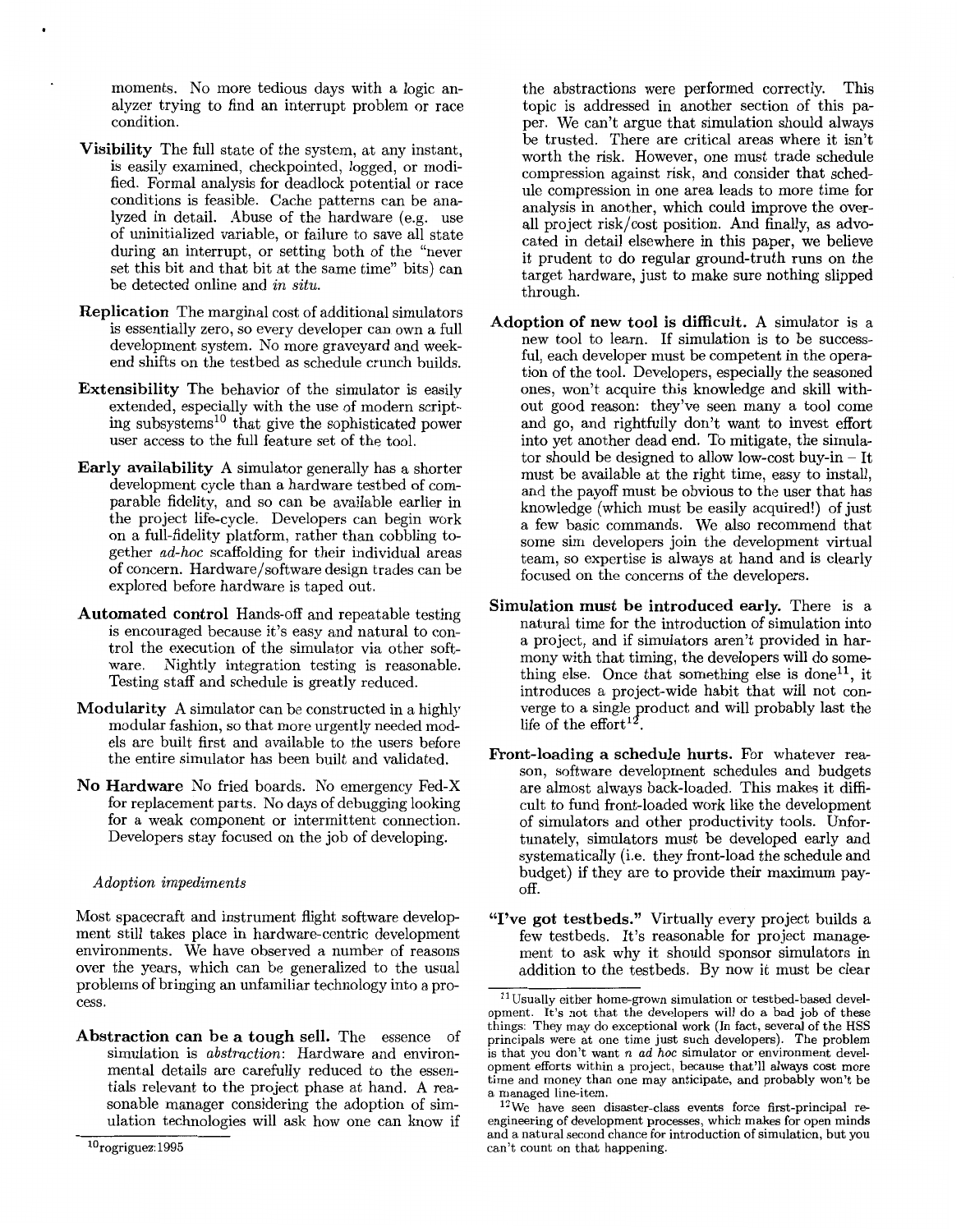that there are two general reasons for doing so: The marginal cost of simulator copies is near zero, so you needn't have developers sitting idle waiting for testbed time; and even if you have many testbeds, the simulator provides a better development environment, which tightens schedule and schedule These lead to significant productivity improvements and thus schedule compression and cost reduction. Note that we *DO NOT* advocate simulation-only development. It isn't yet realistic to expect anything other than the real hardware to provide the ground truth. However, a sim is sufficient for many purposes, improves productivity, and much cheaper.

### *Operations verification*

.

The purpose of a spacecraft is to return science data. Spacecraft cost amortized over mission lifetime can easily be in the neighborhood of US\$100K per day, so anything that reduces the quality or quantity of data, even for a few minutes or by a few percent, is quite costly by this cost model.

Spacecraft on the drawing boards today will be rather robust in the face of potentially damaging commanding: They are being designed with onboard intelligence that will maintain the fundamental health of the spacecraft, and continue to work on mission goals, even in the face of commands that attempt to to otherwise. This is good, and will help prevent disastrous consequences of erroneous commanding. However, the simple existence of the erroneous command implies that something went wrong in the operations process. That in turn means that somebody probably isn't going to get the results they anticipated<sup>13</sup>.

But no matter how that erroneous command is handled by the spacecraft, science return has to be reduced: The craft will generates a workaround, but it is unlikely that it'll come up with the original intent of the author of the command.

A spacecraft emulator can be used to validate commands before they are sent to the real spacecraft, as outlined in a paper devoted to this subject[8]. In this way one can confirm that the command causes the anticipated behavior without impacting the spacecraft should something go wrong.

Spacecraft are gaining in their ability to operate autonomously, which means that they are increasingly responsive to their environment. A prudent risk management plan must ask how "close" the spacecraft will come, during operations, to being unable to respond properly (this is another face to the "lost science return" model of failure). This question can in principle be answered by using a spacecraft simulator to explore the behavior of the spacecraft over a number of perturbations of the "nominal" scenario while gleaning proximity to failure information from the software internals during the many scenarios. This type of verification is discussed in detail in a previous paper[9]. Another approach, based upon analysis[lO], is also possible. Each method has strengths and weaknesses, and both will probably be necessary.

A simulator is the best way to do do perturbation testing, for several reasons: The test will probably require visibility into flight software internals in order to infer the proximity to failure; and it will probably take a large number of executions to acquire sufficient information. The best way to do this is to run many experiments in parallel, and run each as fast as possible.

### *End-to-end test*

An end-to-end simulation is easily performed by operating the simulated spacecraft as though it were the real spacecraft: real operations tools and processes are used as though a real spacecraft were being operated. Only the low-level uplink and downlink interfaces at the Deep Space Network (DSN) need special configuration. All other tools can be operated nominally. Given sufficiently clever scene generators, even science analysis tools could be exercised in this manner.

# 6 **CASE** STUDIES

### *Galileo*

The Galileo mission launched in 1989 to study Jupiter. It consists of a large (5000 pound) spacecraft with ten instruments, and a probe with an additional six instruments. In April of 1991 it suffered an onboard hardware failure when the large high-gain antenna failed to deploy.

The antenna deployment failure necessitated switching the science data link to the much slower low-gain antenna. This, in turn, required a significant unscheduled upgrading of the flight software to use sophisticated data compression and data management techniques in order to achieve the science objectives of the mission.

Until the antenna failure, software development was for the most part performed on a single hardware breadboard of the Galileo spacecraft. Development was paced by this limited resource because there is only one, and it is expensive to operate it. The large software upgrade required to recover from the antenna failure was well outside of what could be accomplished using the testbed-based methods used until that time.

We developed[l] a complete software simulation of the Galileo spacecraft, with fidelity sufficient that the flight software binary code (exactly what's uploaded into the spacecraft RAM for execution) would execute exactly as it would on the spacecraft and with performance about ten times faster than realtime. We also built models of the various sensors and instruments with fidelity sufficient to maintain nominal readings so that the software would not enter fault handling conditions.

The simulators were used as software development targets, and for software testing. During some peak periods, there were over a dozen instances of the simulator executing tests in parallel, and a staff of dozens of engineers using them as development and test targets. The

<sup>13</sup>Hopefully an informative error message and minimally reduced science return, rather than a "blue screen" spacecraft.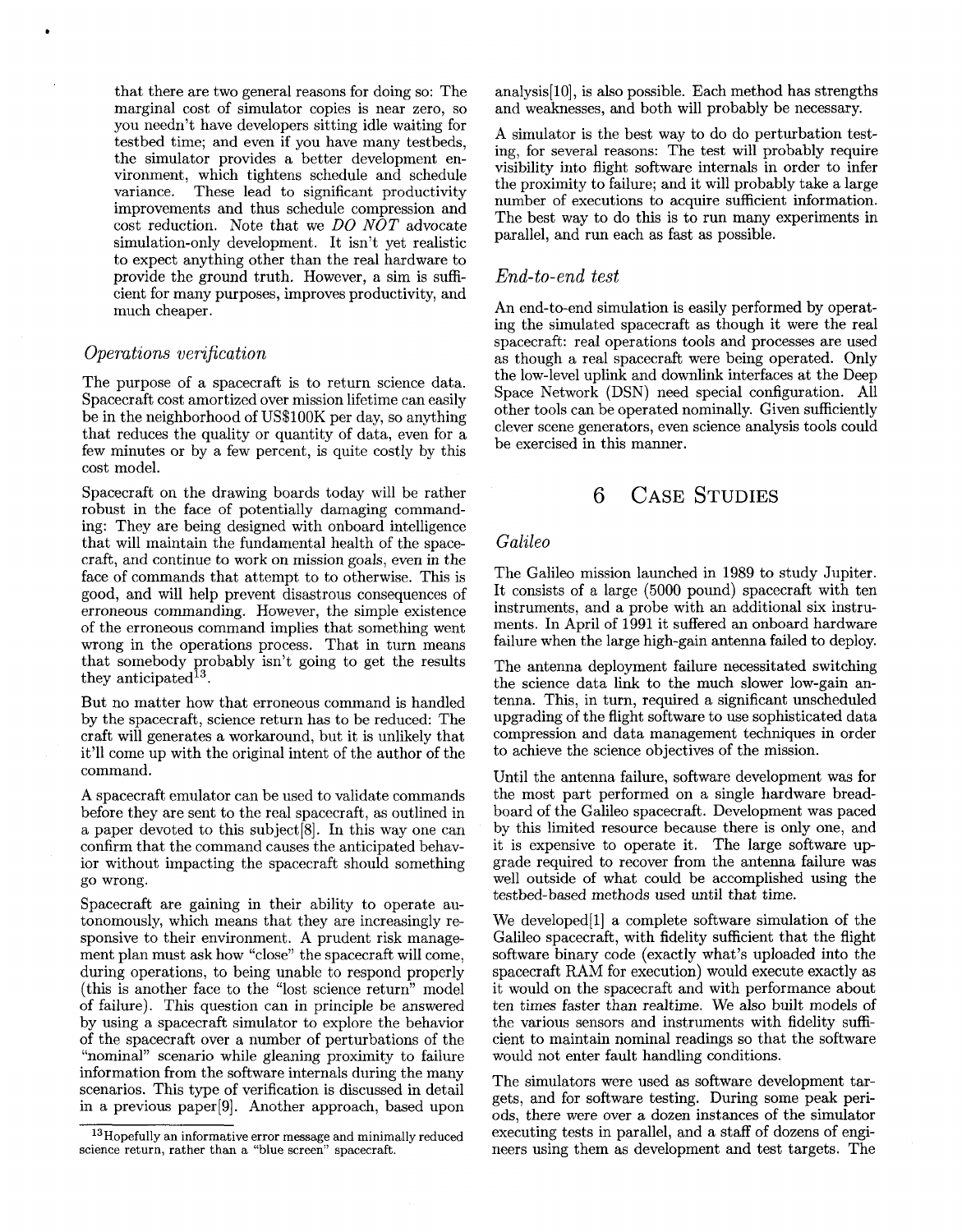software was tested on the hardware testbed only after being developed and tested on the simulators.

Simulation directly enabled a much larger scope of changes to the flight software, and so a much greater recovery of science return than could have been possible using only hardware testbeds for development and testing.

#### *Cassini*

Cassini is another large mission, launched in 1997 and destined for Saturn.

In this case, spacecraft simulation is used primarily for purposes of verification and validation during operations: Commands that are to be sent to the spacecraft are first sent to the simulator, in order to confirm that the commands behave as expected and that there are no unexpected resource other other interactions. Certain critical commands are also confirmed on a hardware testbed, but as with Galileo, this is expensive and time-consuming.

The core simulation technology was the same as used for Galileo, but GUI interfaces and operations concepts required significant modification to suit this different application of the tool.

#### Voyager

The voyager mission consists of two spacecraft launched over twenty years ago (1997) and now outside of our solar system. A simulator had been built for Voyager. The simulator, called COMSIM, executes on a legacy mainframe that was scheduled for decommissioning. COM-SIM was written in a mix of various FORTRAN dialects and assembly language, and was heavily dependent upon vendor-specific operating system characteristics.

The charter was to develop a replacement for COMSIM that would execute on modern workstations, so that the decommissioning could be performed on schedule without damaging Voyager operations. Three approaches were at first considered: (1) port it; (2) write an instruction level simulation (ILS) of the legacy system or a binary translator<sup>[11]</sup>; or (3) rewrite COMSIM using our newer simulator framework. Option *(3)* was selected, because (1) appeared to be impractical and **(2)** was likely to result in excessive performance degradation.

There were two major challenges. First, the COM-SIM source code reflects many discoveries made over the years about the voyager hardware behavior as parts degraded and failed, so we couldn't derive specifications from requirements: we had to reverse-engineer the existing product, which was a lot of work. Second, COM-SIM generates large reports that contain spacecraft and COMSIM data and are processed by various tools generated over the years. Most of the tools operate directly on printer-image text files and depend upon spacing, page length, numeric formats and many other syntactic details, all of which had to be exactly duplicated so that the new simulator would operate within the existing processes and tool chains.

# 7 HISTORY OF BIT-LEVEL SIMULATION AT JPL

Bit-level simulators have been in use at JPL for over thirty years. The first was part of the STARSYSTEM development environment that was created at JPL in the late 1960's as part of a program to develop fault-tolerant computers for space flight applications. The simulator was used to do design trades and as a software development target, since only one breadboard of the JPL-STAR computer system was at first built.

The STARSYSTEM, including the simulator, evolved into the development environment for the Viking spacecraft. A minimal simulation of the environment was added to the simulator at this time. This system was called VIKINGSYSTEM. The simulator was enhanced to support other processors onboard the Viking spacecraft, and came to be called COMSIM.

COMSIM was then modified for the Voyager project, and was recently replaced by the later generation of simulators described in this paper because its host platform is being decommissioned and porting was deemed more expensive than replacing it.

Finally, the simulators discussed in this paper carry the tradition of bit-level simulation to contemporary projects.

# *8* VERIFICATION OF THE SIMULATOR

A significant issue that comes up when writing simulators is that of verification: How do you know that the simulator behaves identically to the hardware that it's supposed to be simulating? We've found several methods useful, outlined in this section.

- 1. **Gold-standard comparison** It is sometimes the case that there is an existing breadboard. A goldstandard test is performed by extracting detailed traces of memory, bus, and i/o register activity from executions of the hardware. The same tests are then executed on the simulator, and compared the traces. It is often necessary to deal with nondeterministic behavior of the hardware by extracting subtraces and comparing them individually. We have done work on using dynamic slicing for this purpose.
- **2. Use the hardware verification suite** Flight hardware is extensively verified, and much of the verification is done via software that executes upon as well as verifies the avionics. Those same tests are used to validate the simulator.
- **3. Verify against the specification** Sometimes there is no hardware verification suite, so tests must be derived from the specifications. Spacecraft hardware is generally well specified, so this is tedious but fairly reliable. It is usually fairly straightforward to write an extensive test suite.